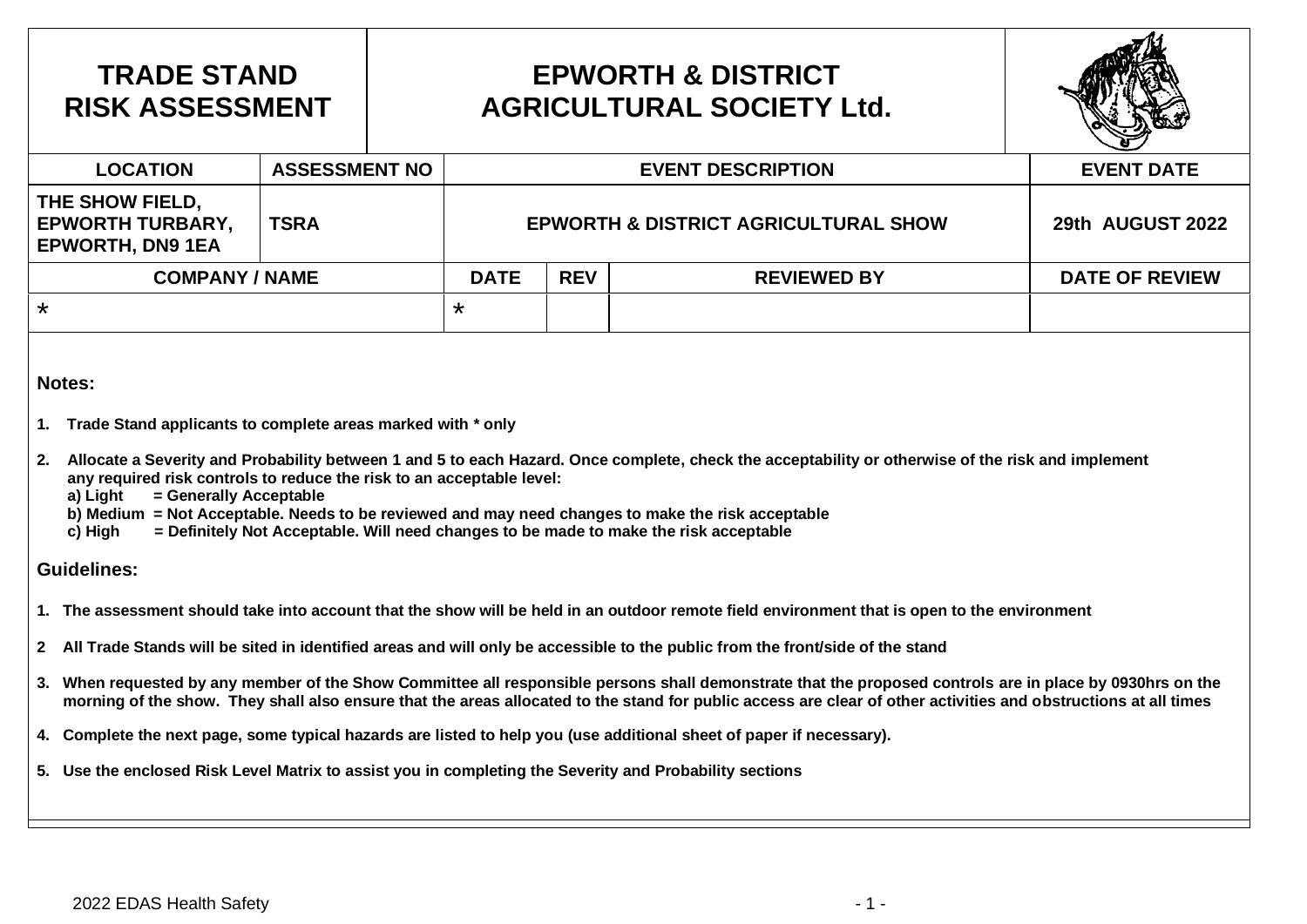| <b>HAZARD</b>                                                                                                                                                                                                                                                                                                                                                                                                                                    | <b>WHO/WHAT IS AT RISK</b>                                                                                                                                                                                                                                      | <b>SEVERITY</b> | <b>PROBABILITY</b> | <b>CONTROLS TO MINIMISE RISK</b>                                                                                                                                                                                                                                                                                                                                                                                                                                                                  |
|--------------------------------------------------------------------------------------------------------------------------------------------------------------------------------------------------------------------------------------------------------------------------------------------------------------------------------------------------------------------------------------------------------------------------------------------------|-----------------------------------------------------------------------------------------------------------------------------------------------------------------------------------------------------------------------------------------------------------------|-----------------|--------------------|---------------------------------------------------------------------------------------------------------------------------------------------------------------------------------------------------------------------------------------------------------------------------------------------------------------------------------------------------------------------------------------------------------------------------------------------------------------------------------------------------|
| Look only for Hazards that you could<br>reasonable expect to result in harm or<br>damage to materials or property using the<br>following as a guide:<br>a) Slipping/Tripping Hazards<br>b) Electricity / Pressurised Systems<br>c) Chemicals<br>d) Dust / Fumes<br>e) Livestock on stand<br>f) Manual Handling / Lifting<br>g) Moving Parts<br>Describe all identified Hazards and their<br>effects based on your experience and<br>observations | Name all persons/items at risk<br>including:<br>a) Public<br>b) Trade Stand staff<br>c) Other Exhibitors<br>d) Property<br>e) Materials etc<br>Pay particular attention to:<br>a) Person with disabilities<br>b) Inexperienced staff<br>c) People working alone |                 |                    | Describe fully all controls applicable for each hazard- all<br>controls must be valid in that they reduce Severity,<br>Likelihood or both<br>Ensure that any proposed controls:<br>a) Meet minimum legal requirements and comply with<br>recognised industry practices<br>b) Represent good practice<br>c) Reduce Risk as far as is reasonable practicable<br>Have you provided the following:<br>a) Adequate information, instruction and/or training?<br>b) Adequate systems and/or procedures? |
| <b>Slips, Trips and Falls</b>                                                                                                                                                                                                                                                                                                                                                                                                                    | Members of the public and traders<br>could sustain physical injury such as<br>fractures, sprains, concussion etc.                                                                                                                                               | $\overline{2}$  | 3                  | • Traders to keep stands clean and tidy at all times throughout<br>the event<br>• Dismantling of stands to proceed only when public have left<br>• Trailing cables will be secured/hidden appropriately<br>• Items/equipment stored appropriately and securely                                                                                                                                                                                                                                    |
|                                                                                                                                                                                                                                                                                                                                                                                                                                                  |                                                                                                                                                                                                                                                                 |                 |                    |                                                                                                                                                                                                                                                                                                                                                                                                                                                                                                   |
|                                                                                                                                                                                                                                                                                                                                                                                                                                                  |                                                                                                                                                                                                                                                                 |                 |                    | NOTE: DO NOT DEVIATE FROM THE AGREED CONTROL MEASURES WITHOUT PRIOR CONSULTATION & AGREEMENT WITH THE EPWORTH SHOW COMMITTEE – FAILURE TO COMPLETE                                                                                                                                                                                                                                                                                                                                                |

┱

| <b>COMPANY / NAME:</b>                | $\bm{\pi}$ | <b>SERVICES:</b> | *                    |
|---------------------------------------|------------|------------------|----------------------|
| SIGNITURE:                            |            | DATE:            | $\ddot{\phantom{0}}$ |
| <b>CONCLUSIONS / RECOMMENDATIONS:</b> |            |                  |                      |